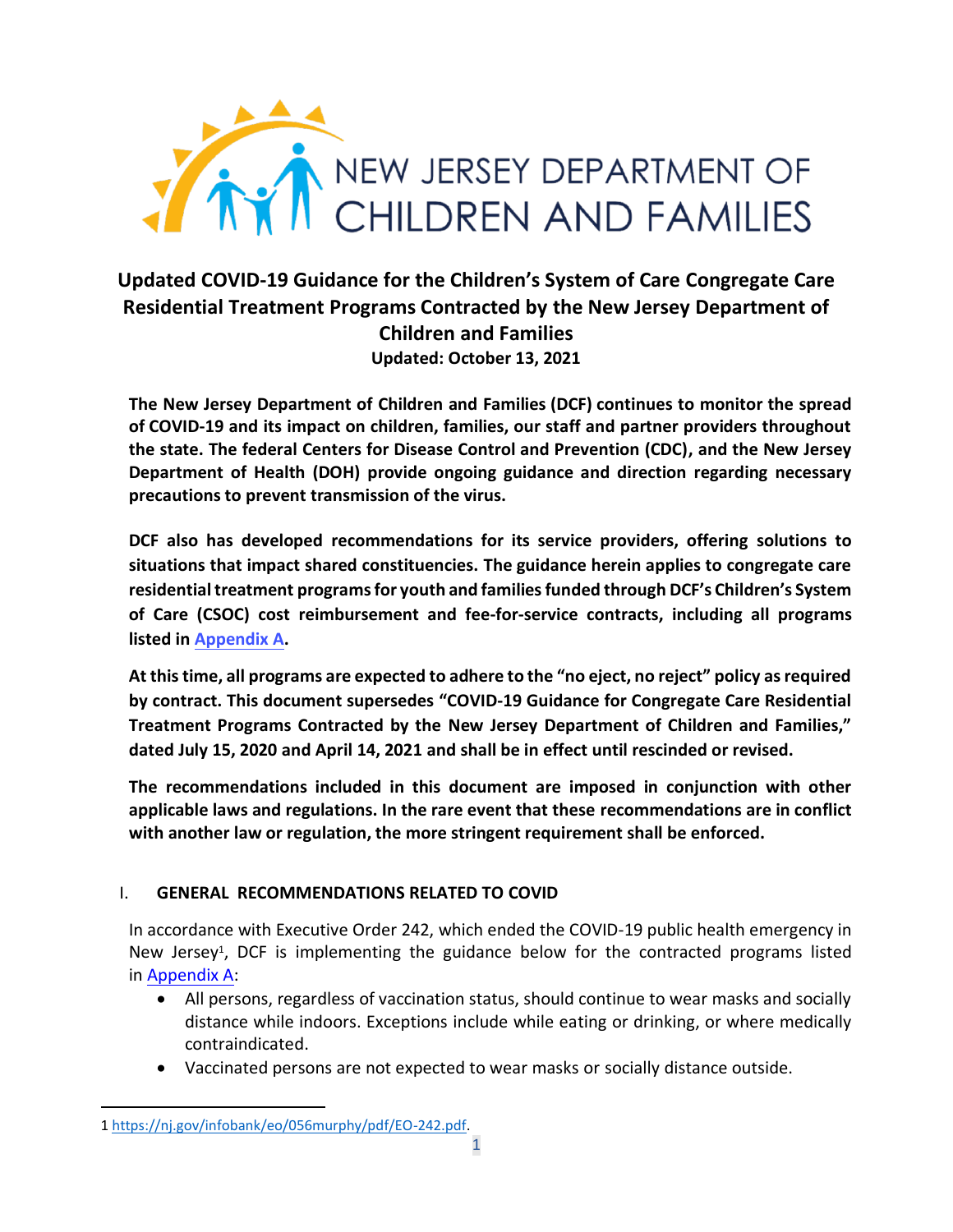- Non-vaccinated persons are strongly encouraged to wear masks and socially distance while outdoors where and when medically safe to do so (i.e., high temperatures would be an example of when masks rules may be relaxed, but distancing would still continue.)
- Home passes and off-site visits are permitted for all youth in care when appropriate as clinically indicated by the service provider. Quarantine after a visit may be necessary under certain circumstances (e.g., if the youth was exposed during the visit). Please refer to the [CDC's Quarantine and Isolation Guidelines](https://www.cdc.gov/coronavirus/2019-ncov/if-you-are-sick/quarantine.html).
- Programs should continue to monitor all youth for signs and symptoms of COVID infection and seek medical care if symptoms develop.
- Each program should communicate to parents about the organization's policies and protocols related to COVID-19.

Congregate care residential treatment providers shall ensure that they monitor:

- The New Jersey COVID-19 Information Hub at: [https://www.covid19.nj.gov,](https://www.covid19.nj.gov/) Governor Murphy's Executive Orders at: [https://nj.gov/infobank/eo/056murphy/,](https://nj.gov/infobank/eo/056murphy/) the CDC COVID-19 resource site at: <https://www.cdc.gov/coronavirus/2019-nCoV/index.html> for the most up-to-date information for employers, health care workers, congregate living providers, and the general public.
- The New Jersey Medicaid Management Information System at: [https://www.njmmis.com](https://www.njmmis.com/) for information on New Jersey Family Care.
- CDC guidance at: [https://www.cdc.gov/coronavirus/2019-ncov/travelers/travel-during](https://www.cdc.gov/coronavirus/2019-ncov/travelers/travel-during-covid19.html)[covid19.html](https://www.cdc.gov/coronavirus/2019-ncov/travelers/travel-during-covid19.html) for expectations regarding out-of-state travel.
- DOH guidance at: [https://covid19.nj.gov/faqs/nj-information/travel-and](https://covid19.nj.gov/faqs/nj-information/travel-and-transportation/are-there-travel-restrictions-to-or-from-new-jersey)[transportation/are-there-travel-restrictions-to-or-from-new-jersey](https://covid19.nj.gov/faqs/nj-information/travel-and-transportation/are-there-travel-restrictions-to-or-from-new-jersey) for expectations regarding in-state travel and travel to states connected to New Jersey.

## **II. PROGRAM OPERATIONS**

# **A. Provision of clinical services.**

The expectation is that all clinical services are to be delivered in-person and on-site.

# **B. Admission criteria.**

All contracted programs shall adhere to established referral and admission processes, per regulatory and contracting requirements. If there is a programmatic concern related to COVID-19 that will affect the admission process, programs shall immediately notify the designated DCF program lead.

• All programs are expected to adhere to the "no eject, no reject" policy as required by contract.

During the admissions process, providers shall adhere to their agency's policy regarding health and safety of youth and staff.

## III. **VACCINATIONS**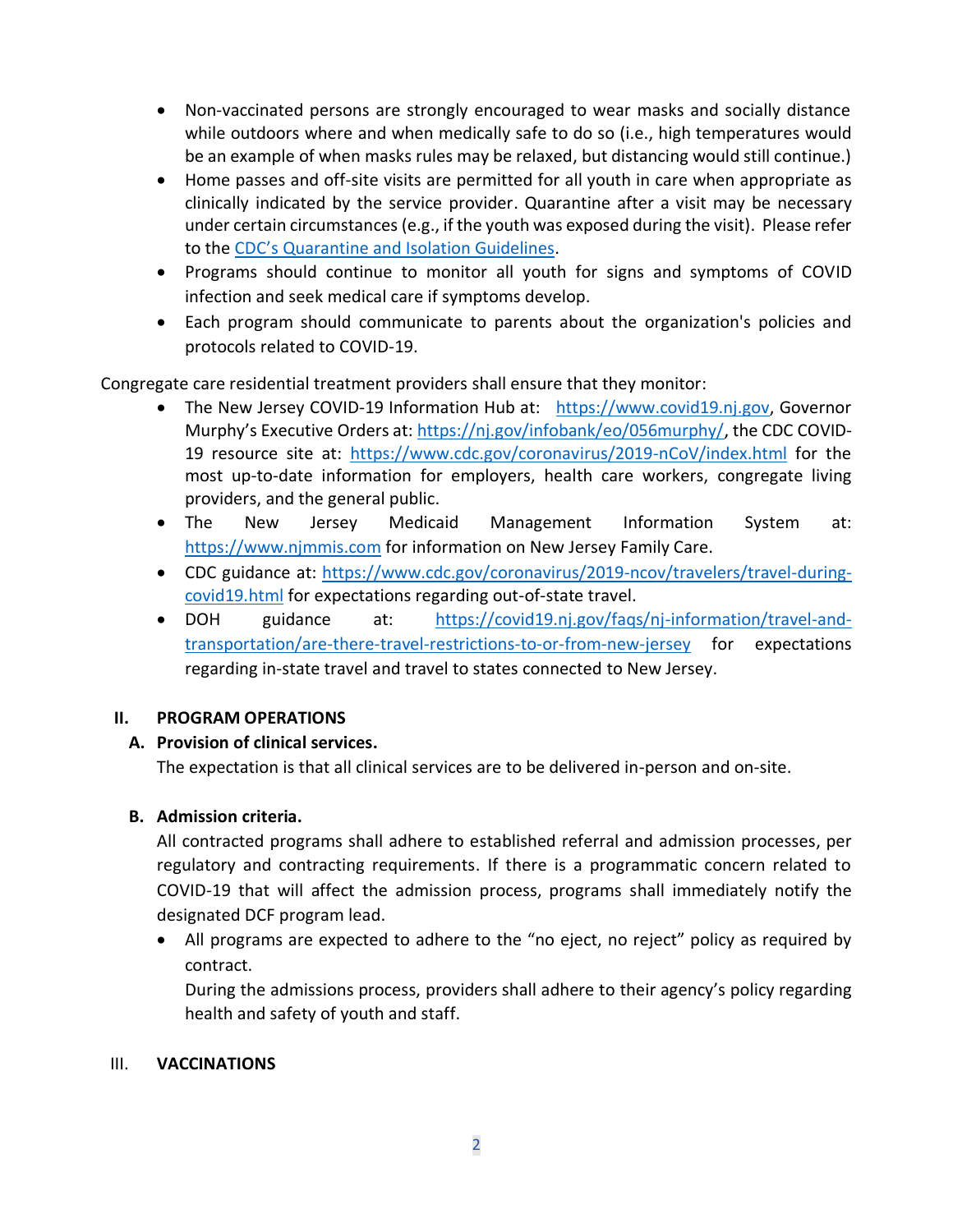Although COVID-19 vaccines are safe, effective, and accessible, not all youth are currently eligible to be vaccinated. Congregate care programs will have a mixed population of fully vaccinated, partially vaccinated, and unvaccinated individuals at any given time, thereby requiring the layering of preventive measures to protect all individuals. Congregate care providers should have a system in place to determine the vaccination status of youth and staff. If a provider is unable to determine the vaccination status of individual youth or staff, those individuals should be considered not fully vaccinated. As vaccine eligibility expands, providers should consider vaccine coverage among youth and staff as an additional metric to inform the need for preventive measures beyond masking, such as physical distancing.

Information about an individual's vaccination status is considered confidential medical information under the Americans with Disabilities Act (ADA). Providers should limit disclosure of vaccine information to designated human resources employees or other individuals authorized to receive information under the ADA.

## **IV. MANAGING COVID SYMPTOMATIC AND COVID+ RESIDENTS AND STAFF**

#### **A. Residents: Symptomatic, Under Investigation or COVID+.**

If a **resident** is **symptomatic** or **under investigation** for COVID-19, or is **COVID-19 positive**, the agency should follow all CDC guidance included at: [https://www.cdc.gov/coronavirus/2019-ncov/if-you-are-sick/index.html,](https://www.cdc.gov/coronavirus/2019-ncov/if-you-are-sick/index.html) and [https://www.cdc.gov/coronavirus/2019-ncov/hcp/disposition-in-home-patients.html.](https://www.cdc.gov/coronavirus/2019-ncov/hcp/disposition-in-home-patients.html) In addition, the agency shall:

- Consult a medical professional regarding testing, diagnosis and treatment
- Complete notifications as necessary and required (see Section C below).

## **B. Staff: Symptomatic, Under Investigation or COVID+**

If a **staff member** is **symptomatic** or **under investigation** for COVID-19, or reports testing **COVID-19 positive,** the agency should follow all CDC guidance included at: <https://www.cdc.gov/coronavirus/2019-ncov/if-you-are-sick/index.html> and [https://www.cdc.gov/coronavirus/2019-ncov/hcp/disposition-in-home-patients.html.](https://www.cdc.gov/coronavirus/2019-ncov/hcp/disposition-in-home-patients.html)

## **C. Notifications**

## **Notifications when Residents or Staff are Symptomatic or Under Investigation for COVID-19**

When a resident or staff member **exhibits symptoms or is under investigation for COVID-19,** the program should:

• Notify the local health department for guidance if there are specific concerns around infection control or other issues,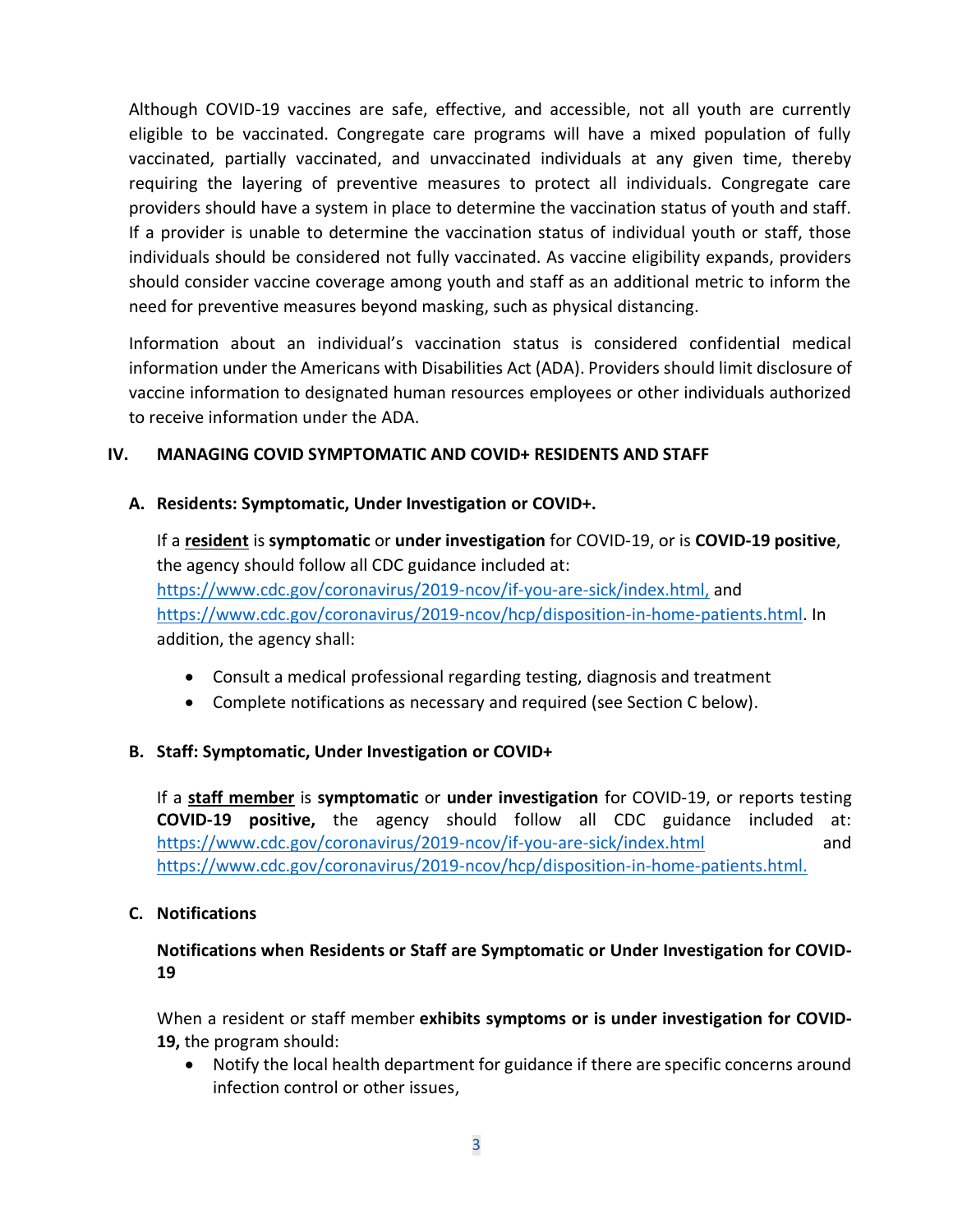- Notify the parent(s) or legal guardian of a resident who is exhibiting symptoms or is under investigation for COVID-19, and
- Notify DCF through the assigned program lead.

## **Notifications when Residents or Staff are COVID(+)**

When a resident or staff member **tests positive for COVID-19,** the program should:

- Notify the local health department,
- Notify DCF through the assigned program lead,
- Inform the resident's parent(s) or legal guardian if the resident is COVID(+) or exposed,
- Complete and submit an Unusual Incident Report through UIRMS as required by [Administrative Order 2:05.](https://www.nj.gov/dcf/about/divisions/opma/AO2_05.pdf) The report should include the positive result, actions taken to prevent further transmission, and notification to the local health department.

## **V. STAFFING SHORTAGE RESPONSE**

When an immediate staffing shortage occurs or is anticipated in a program, provider agencies shall enact their organizational plan for emergency staffing. This may include:

- Seeking staff already on duty to volunteer to work overtime.
- Contacting off-duty staff to seek those who would be willing to work alternative shift(s).
- Mandating staff on duty to remain on duty until relief can be provided.
- Requiring clinical, administrative, and other non-direct care staff (who are cleared to work with the children when applicable) to provide direct care activities.
- Contacting other provider agencies to potentially seek volunteers to work in the agency.
- Contacting staffing agencies to seek persons who may be able to work in the agency.
- Consulting with the DCF Office of Licensing regarding organizational plans that need to be approved through licensing (as applicable).

Agencies shall communicate to DCF **all** anticipated and immediate staffing shortages. This information shall be communicated by:

- Informing DCF through the assigned program lead, and
- Contacting PerformCare at 1-877-652-7624 during non-business hours in the event of an emergency.

## **VI. EMERGENCY PLANNING**

All DCF funded residential treatment programs shall plan and prepare to shelter in place until no longer possible.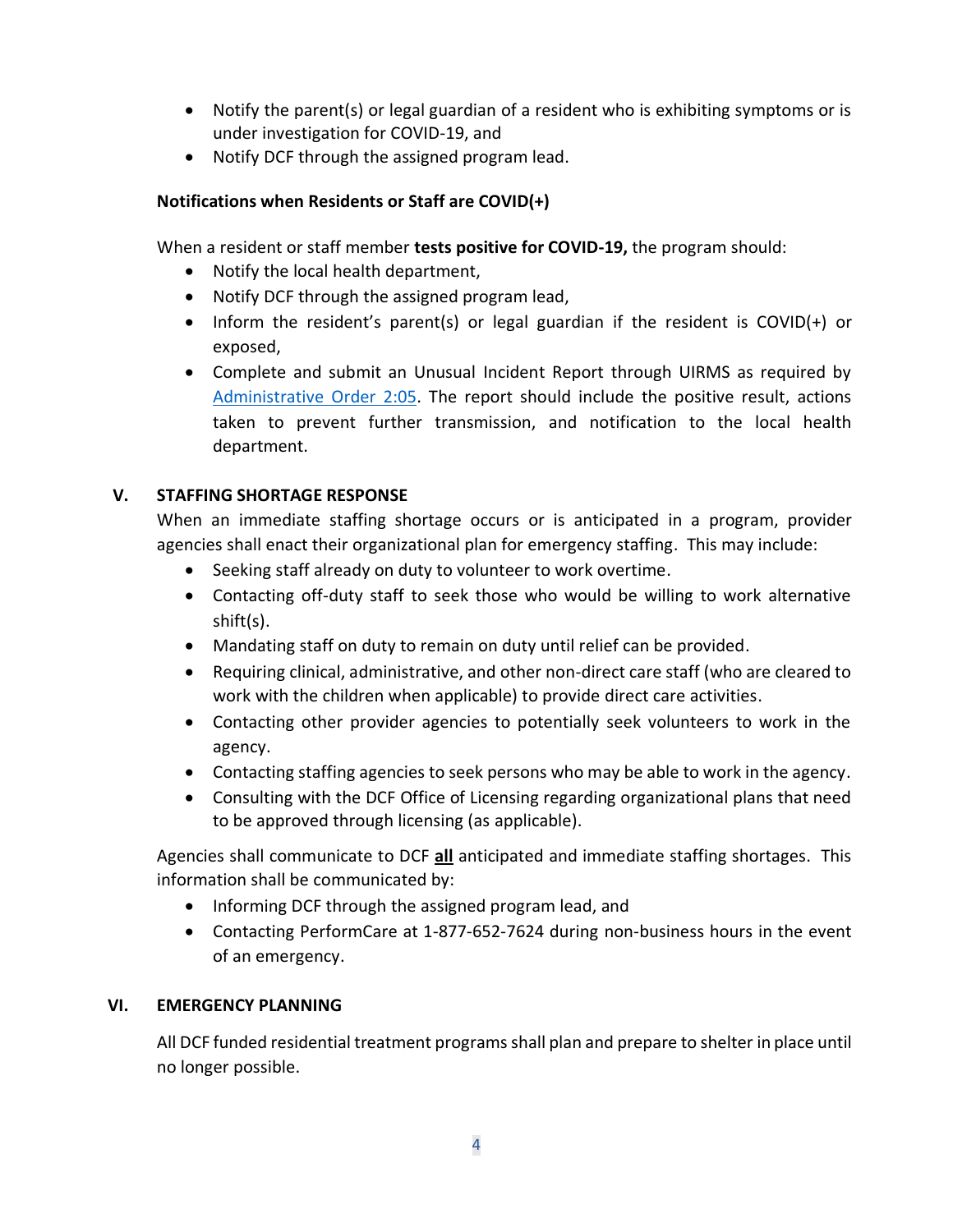Providers are expected to maintain an electronic and paper copy of a resident census demographic and risk profile in the format attached as Appendix B, which must be reviewed and updated daily. An electronic version of the resident census demographic and risk profile is available at:<https://www.nj.gov/dcf/news/YouthDemographicRiskProfile.pdf>. The census must document:

- Resident demographics
- Diagnoses
- Medication prescribing and dosing information
- Resident allergies
- Resident risk factors

When a program is no longer able to ensure the health and safety of residents by sheltering in place, the provider agency shall:

- Immediately notify PerformCare at 1-877-652-7624,
- Work with DCF staff to develop an emergency plan to maintain the health and safety of the residents,
- Notify parent(s) or legal guardian,
- Alert all agency staff and residents to the plan that will be implemented, and
- Be prepared to supply DCF with any and all resources that remain at the site that may be necessary to maintain the health and safety of each resident. These resources should include:
	- The resident census described above
	- All medical records, including Medication Administration Records (MARs)
	- All legal documents pertaining to each resident
	- Any staff able to safely work
	- Any and all medications for residents
	- **Any food surpluses**
	- **Any medical equipment, including PPE**
	- **Transportation**
	- **Any other supplies**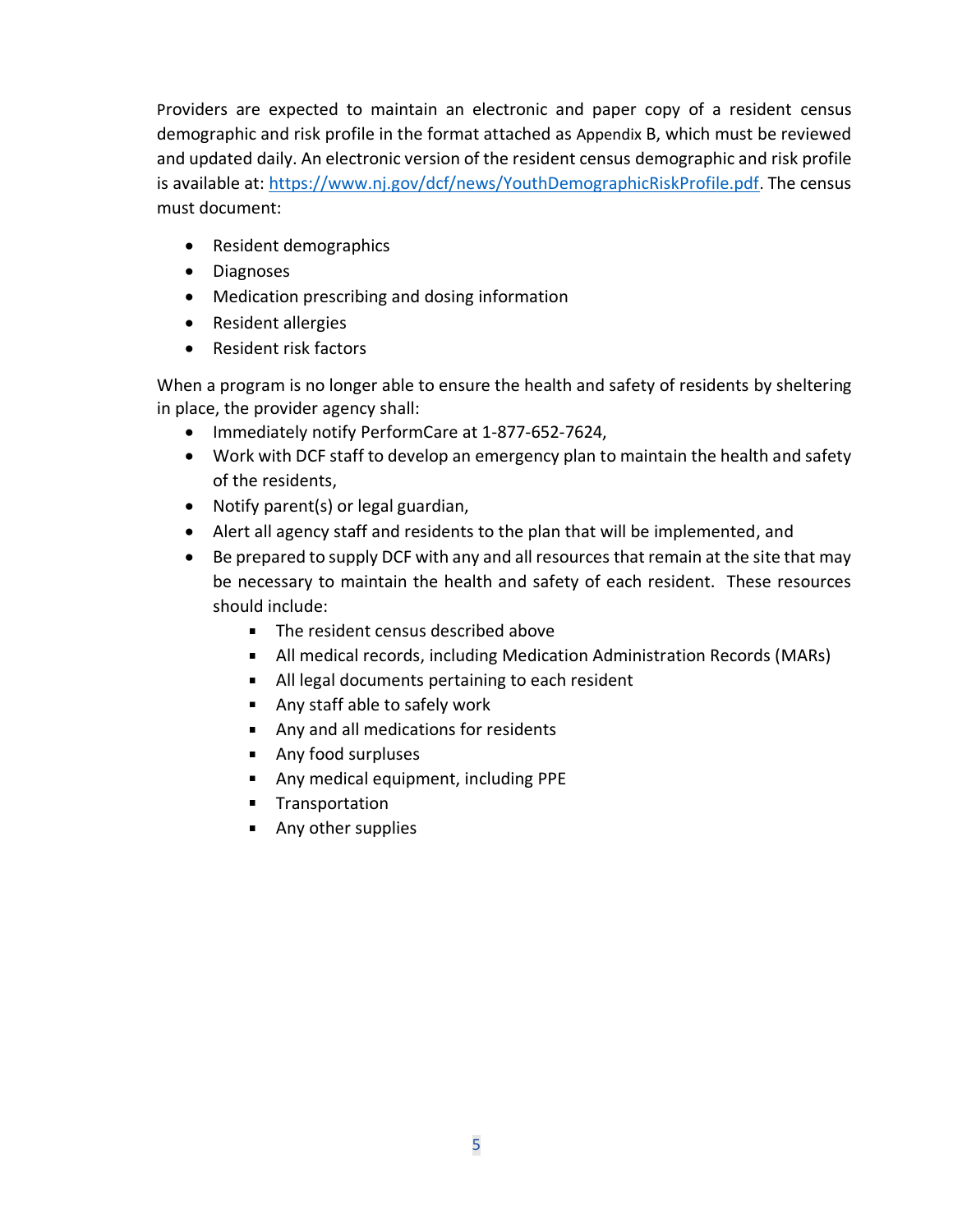## **Appendices:**

Appendix A: [Congregate Care Residential Treatment Programs](#page-6-1) For Youth And Families Funded [Through The Department Of Children And Families' \(DCF\) Cost Reimbursement And Fee](#page-6-1)-For-**[Service Contracts](#page-6-1)** 

Appendix B: [Resident Census Demographic Risk Profile](https://www.nj.gov/dcf/news/YouthDemographicRiskProfile.pdf)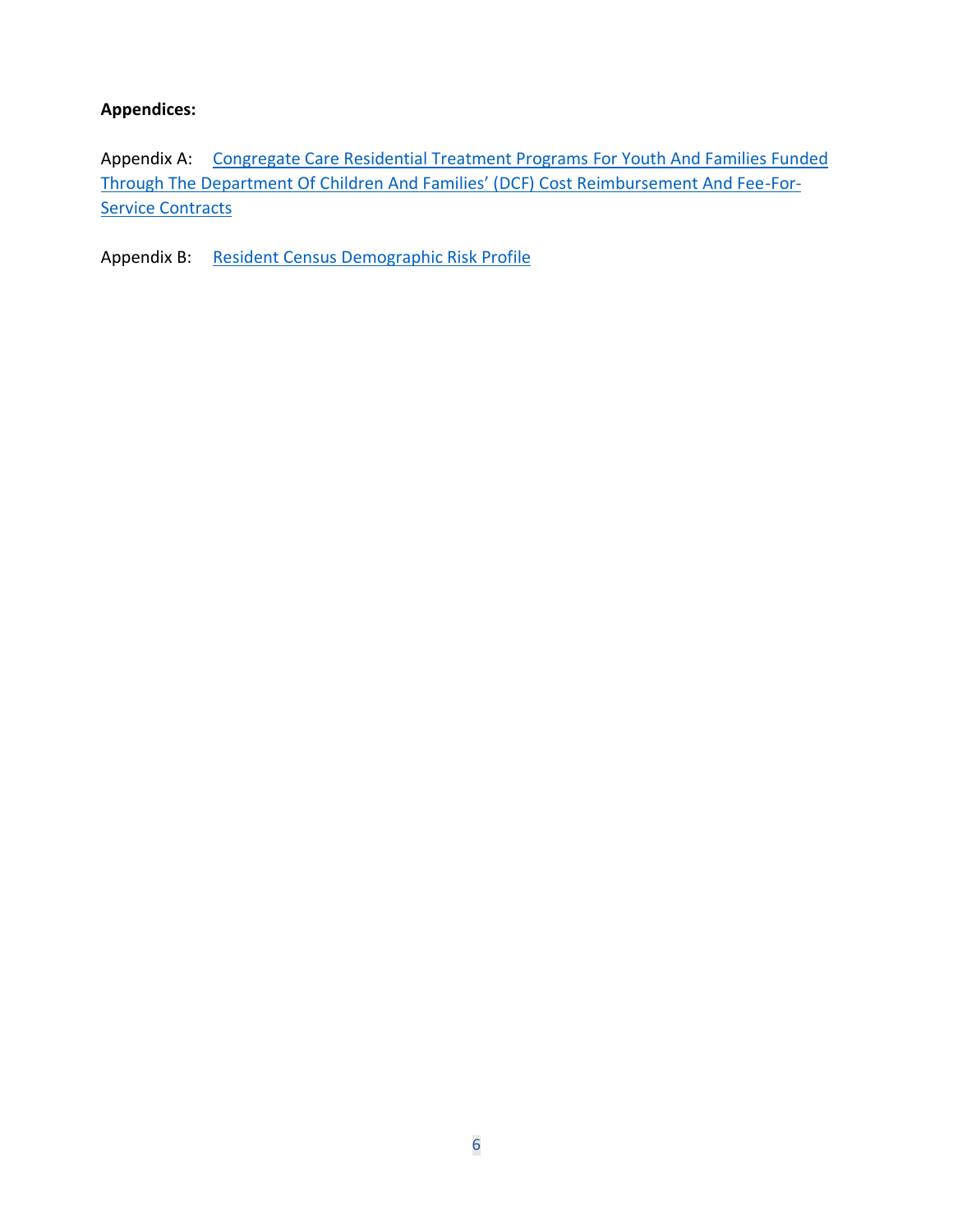#### **APPENDIX A**

<span id="page-6-1"></span><span id="page-6-0"></span>**Congregate Care Residential Treatment Programs for Youth And Families Funded Through The Department Of Children And Families' (DCF) Cost Reimbursement And Fee-For-Service Contracts**

## **Emergency Residential Programs**

#### **Behavioral Health**

STAS – Stabilization and Treatment Services – Child Welfare EDRU – Emergency Diagnostic Reception Unit (transitioning to STAS programs) CSAP HT – Crisis Stabilization and Assessment Program – Human Trafficking DAP - Detention Alternative Program

## **Intellectual/Developmental Disabilities**

CSAP IDD – Crisis Stabilization and Assessment Program for Youth with Intellectual and Developmental Disabilities

**Substance Use Treatment** Medically Assisted Withdrawal for Youth

#### **Youth Residential Treatment Programs**

## **Behavioral Health**

- IRTS Intensive Residential Treatment Service
- PCH Psychiatric Community Home
- SPEC Specialty Program
- RTC Residential Treatment Center
- GH Group Home
- TH Treatment Home
- OOS Out of State Program

## **Intellectual/Developmental Disabilities**

INT IDD – Intensive Services for Intellectual Developmental Disabilities IPCH IDD – Intensive Psychiatric Community Home for Intellectual Developmental Disabilities PCH IDD – Psychiatric Community Home for Intellectual Developmental Disabilities SPEC IDD – Specialty Program for Intellectual Developmental Disabilities RTC BH/DD – Residential Treatment Center for Behavioral Health and Intellectual Developmental **Disabilities** GH 2 IDD – Group Home 2 for Intellectual Developmental Disabilities GH 1 IDD - Group Home 1 for Intellectual Developmental Disabilities SSH IDD - Special Skills Home for Intellectual Developmental Disabilities RESP IDD – Respite for Intellectual Developmental Disabilities OOS IDD – Out of State Program for Intellectual Developmental Disabilities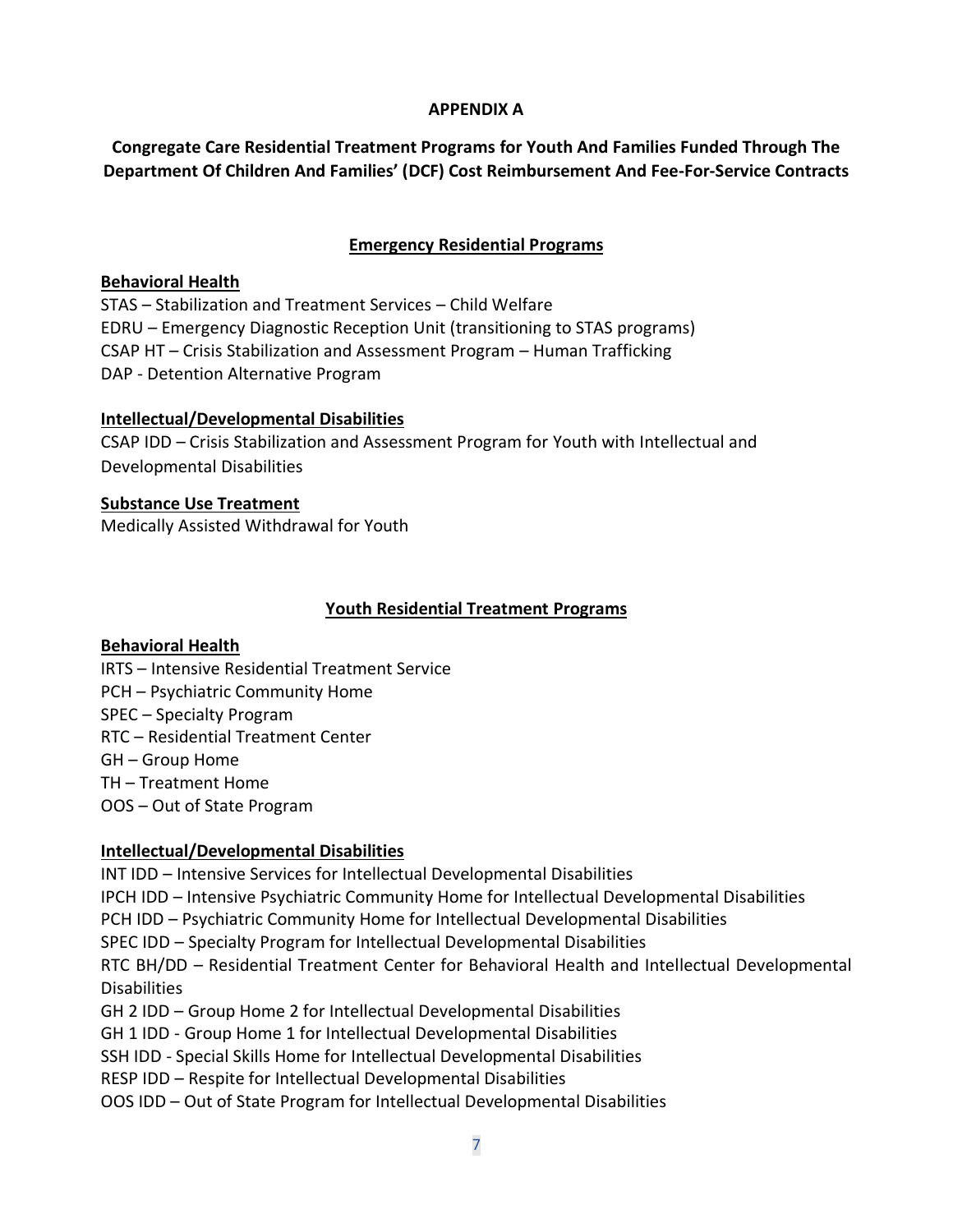#### **Substance Use Treatment**

RTC BHSU – Residential Treatment Center Behavioral Health Substance Use RTC STSU – Residential Treatment Short Term Substance Use RTC LTSU – Residential Treatment Long Term Substance Use

#### **Adult Substance Use Disorder Residential Treatment Programs**

#### **Admission Requests to be Directed to the CSOC Office of Integrated Health and Wellness**

Mommy and Me Long-Term Residential Treatment Mommy and Me Halfway House Residential Treatment